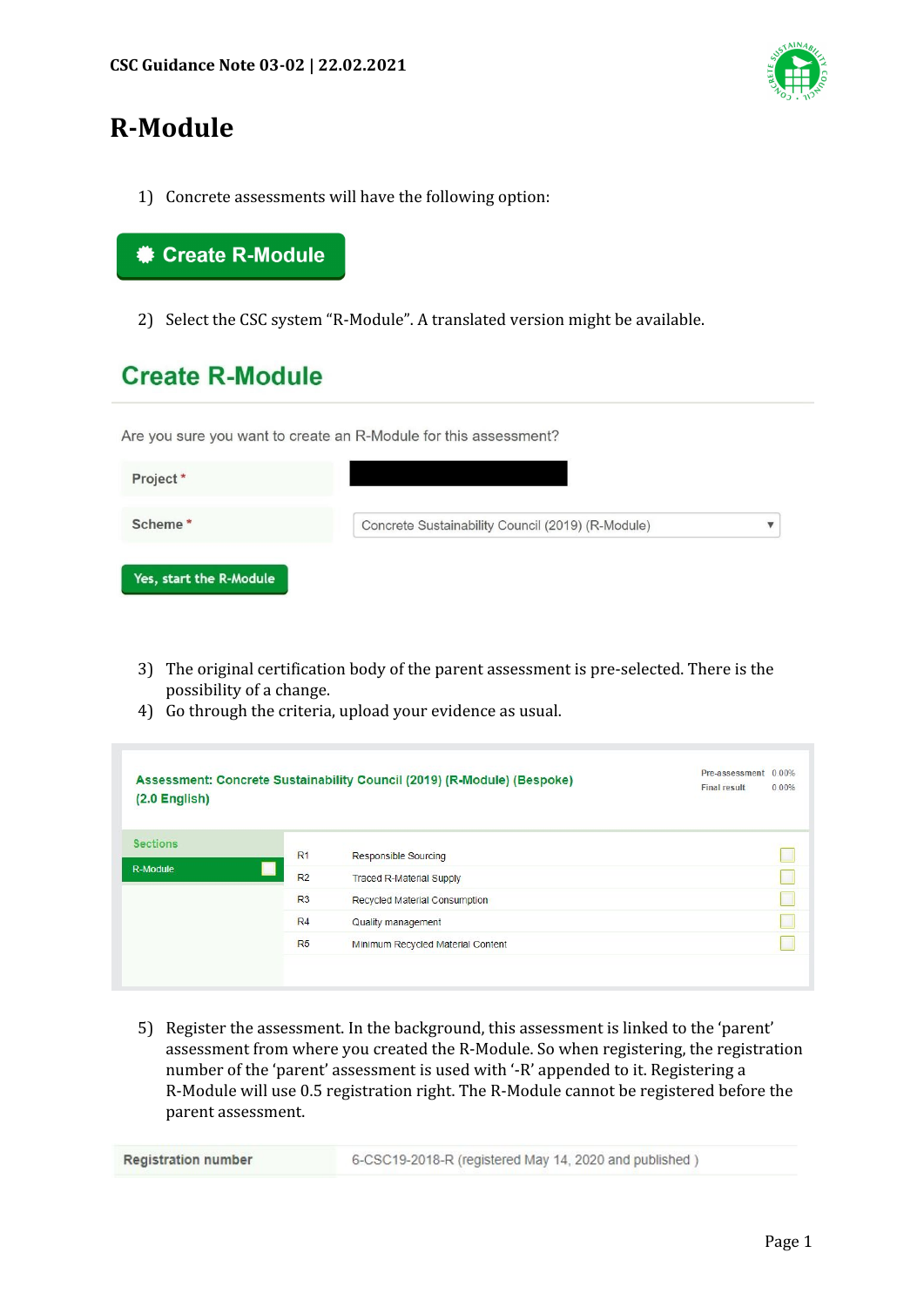

- 6) After uploading all the evidence and filling out the criteria, the auditor can start the assessment as usual.
- 7) The auditor validates the evidence, creates the auditor report, submits the assessment, and creates the certificate.

## **Generate reports**

| Report type *               | Certificate                                                                                 |
|-----------------------------|---------------------------------------------------------------------------------------------|
|                             | Expert report                                                                               |
| Language                    | ۳                                                                                           |
|                             | When a language is selected the certificate is not saved, but only offered for<br>download. |
| Certificate date            | 19-05-2020                                                                                  |
|                             | Leave blank to use todays date                                                              |
| Certificate expiration date |                                                                                             |
|                             | Leave blank to add three years to the Certificate date                                      |
| <b>Version label</b>        | 01                                                                                          |
|                             | For example: "Conversion number:"                                                           |
| Version value               | R-Module                                                                                    |
| Page 1 text                 | Example Text under the signature.                                                           |
|                             | Rendered below the signature.                                                               |
| Page 1 footer text          | Example text. Confirmation of CB.                                                           |
|                             |                                                                                             |
| Scope                       | Scope: 1 B-Concrete, All B-Concrete leaving the plant?                                      |
|                             |                                                                                             |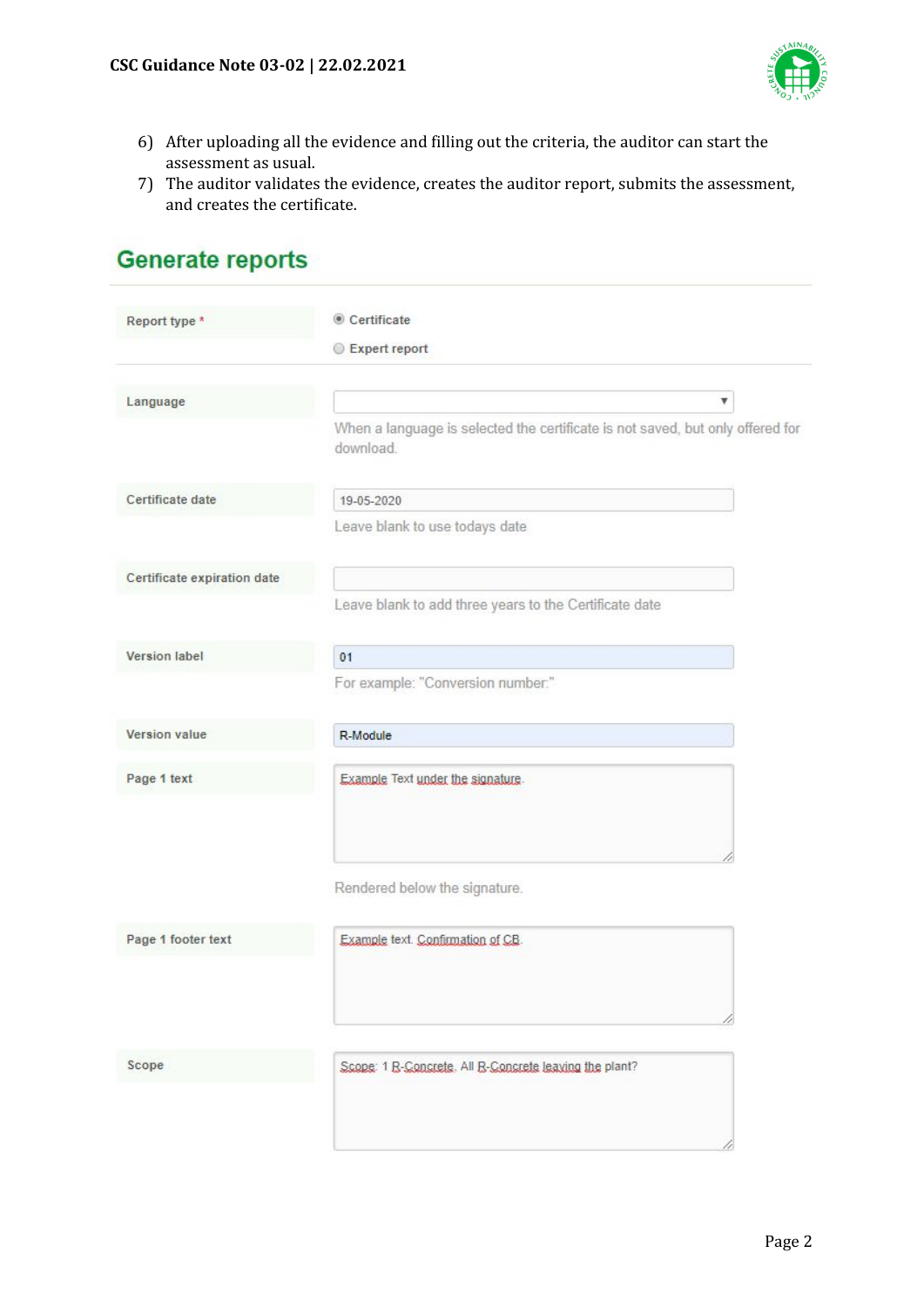



8) Certify the assessment, so the certificate will be published. Check the correct publication date.

**The expiration date of the R-Certificate is the same as the parent certificate, even if the R-certificate has been obtained at a later point in time.**